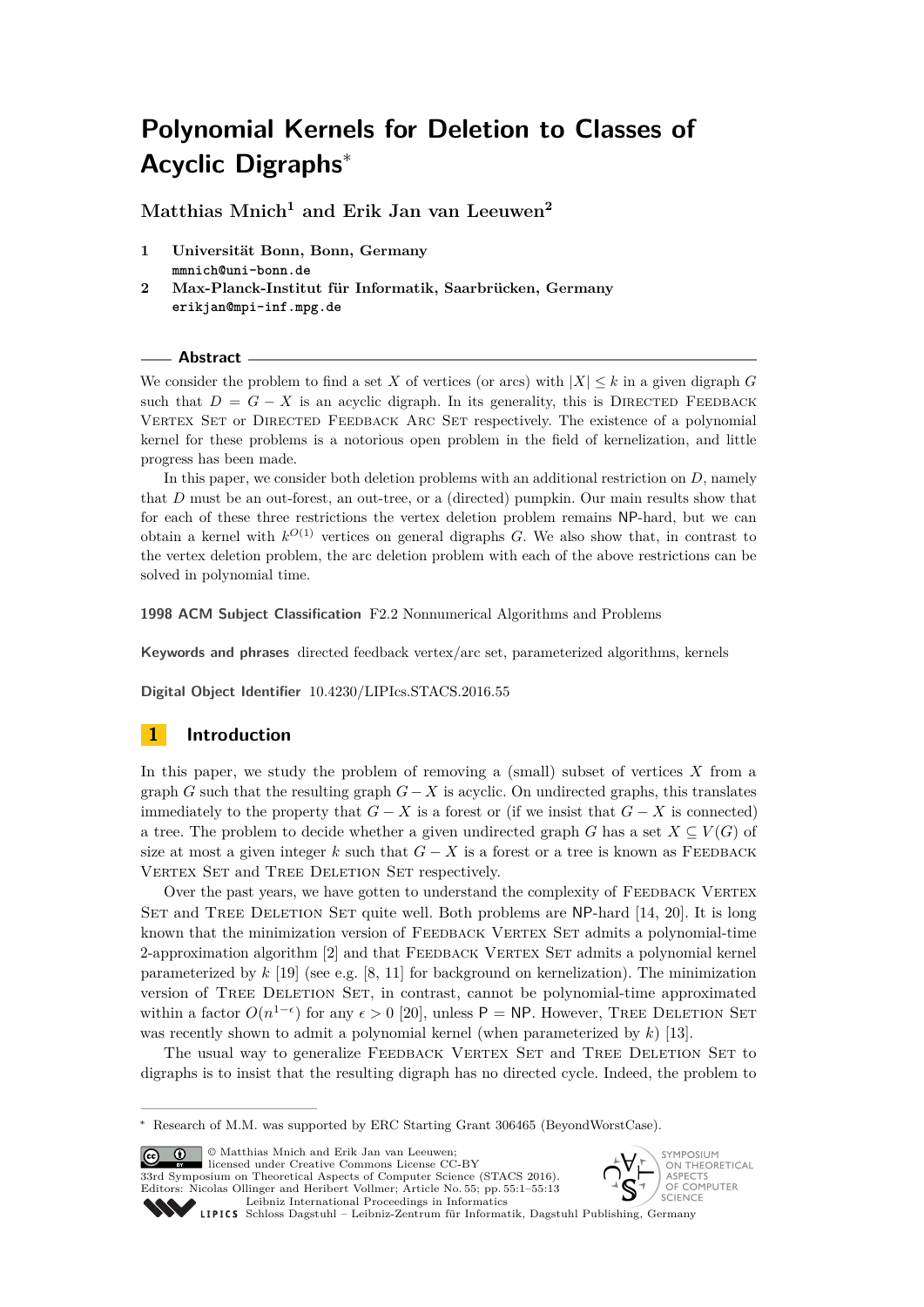## **55:2 Polynomial Kernels for Deletion to Classes of Acyclic Digraphs**

decide whether a given digraph *G* has a set  $X \subseteq V(G)$  of size at most a given integer *k* such that  $G - X$  is a (connected) acyclic digraph is known as DIRECTED FEEDBACK VERTEX SET (Connected DAG Vertex Deletion Set). In contrast to their undirected counterparts, the complexity situations for DIRECTED FEEDBACK VERTEX SET and CONNECTED DAG VERTEX DELETION SET are very much unclear.

It is known that DIRECTED FEEDBACK VERTEX SET is NP-hard [\[14\]](#page-12-0), even on tourna-ments [\[18\]](#page-12-8). CONNECTED DAG VERTEX DELETION SET is NP-hard and cannot be polynomialtime approximated within a factor  $O(n^{1-\epsilon})$  for any  $\epsilon > 0$  [\[20\]](#page-12-1), but we are not aware of any results on the parameterized complexity of this problem. DIRECTED FEEDBACK VERTEX SET is polynomial-time approximable within a factor of  $O(\log |V(G)|)$  log  $\log |V(G)|$ ) on general digraphs  $[9, 17]$  $[9, 17]$  $[9, 17]$ , but it is open whether this is best possible. DIRECTED FEEDBACK VERTEX SET has a kernel of exponential size  $k^{O(k)}$ , as the problem was shown fixed-parameter tractable by Chen et al. [\[4\]](#page-12-11), but it is unknown whether a polynomial kernel exists. In fact, this question remains open despite being posed several times [\[4,](#page-12-11) [10,](#page-12-12) [8,](#page-12-4) [6,](#page-12-13) [5\]](#page-12-14).

There is limited insight into whether DIRECTED FEEDBACK VERTEX SET could admit a polynomial kernel. Abu-Khzam [\[1\]](#page-12-15) (see also Dom et al. [\[7\]](#page-12-16)) showed that DIRECTED FEEDBACK VERTEX SET admits a polynomial kernel if the given digraph is a (bipartite) tournament and Bang-Jensen et al. [\[3\]](#page-12-17) recently extended this to generalizations of tournaments. We are not aware of polynomial kernels for DIRECTED FEEDBACK VERTEX SET on other restricted classes of digraphs. This suggests to explore other roads towards an answer to the open question of a polynomial kernel for DIRECTED FEEDBACK VERTEX SET.

## **Our Contributions**

We study a different translation of FEEDBACK VERTEX SET and TREE DELETION SET to digraphs. Instead of transferring the property that the resulting graph should be acyclic to digraphs, we transfer the property that the resulting graph should be a forest or tree. To this end, we consider the notion of an *out-tree*, which is a digraph where each vertex has in-degree at most 1 and the underlying (undirected) graph is a tree. An *out-forest* is a disjoint union of out-trees. This leads to the following parameterized problems:

| OUT-FOREST/OUT-TREE VERTEX DELETION SET                                                                      |
|--------------------------------------------------------------------------------------------------------------|
| <b>Input:</b> A digraph $G$ and an integer $k$ .                                                             |
| <b>Question:</b> Is there a set $X \subseteq V(G)$ with $ X  \leq k$ s.t. $G - X$ is an out-forest/out-tree? |

Note that these problems can also be viewed as a restricted version of DIRECTED FEEDBACK VERTEX SET and CONNECTED DAG VERTEX DELETION SET. Here, instead of restricting the input graph *G* as Abu-Khzam [\[1\]](#page-12-15) and Dom et al. [\[7\]](#page-12-16) did when they considered tournaments, we consider general digraphs *G* as input but restrict what kind of acyclic digraph the resulting digraph  $G - X$  should be.

Thinking further in this direction, we consider another restriction on the resulting digraph, namely that it should be a pumpkin. A digraph is a *pumpkin* if it consists of a source vertex *s* and a sink vertex  $t$  ( $s \neq t$ ), together with a collection of internally vertex-disjoint induced directed paths from *s* to *t*. Note that the underlying graph of a pumpkin is not acyclic, in contrast to out-forests and out-trees. This leads to the following parameterized problem:

PUMPKIN VERTEX DELETION SET **Input:** A digraph *G* and an integer *k*. **Question:** Is there a set  $X \subseteq V(G)$  with  $|X| \leq k$  s.t.  $G - X$  is a pumpkin?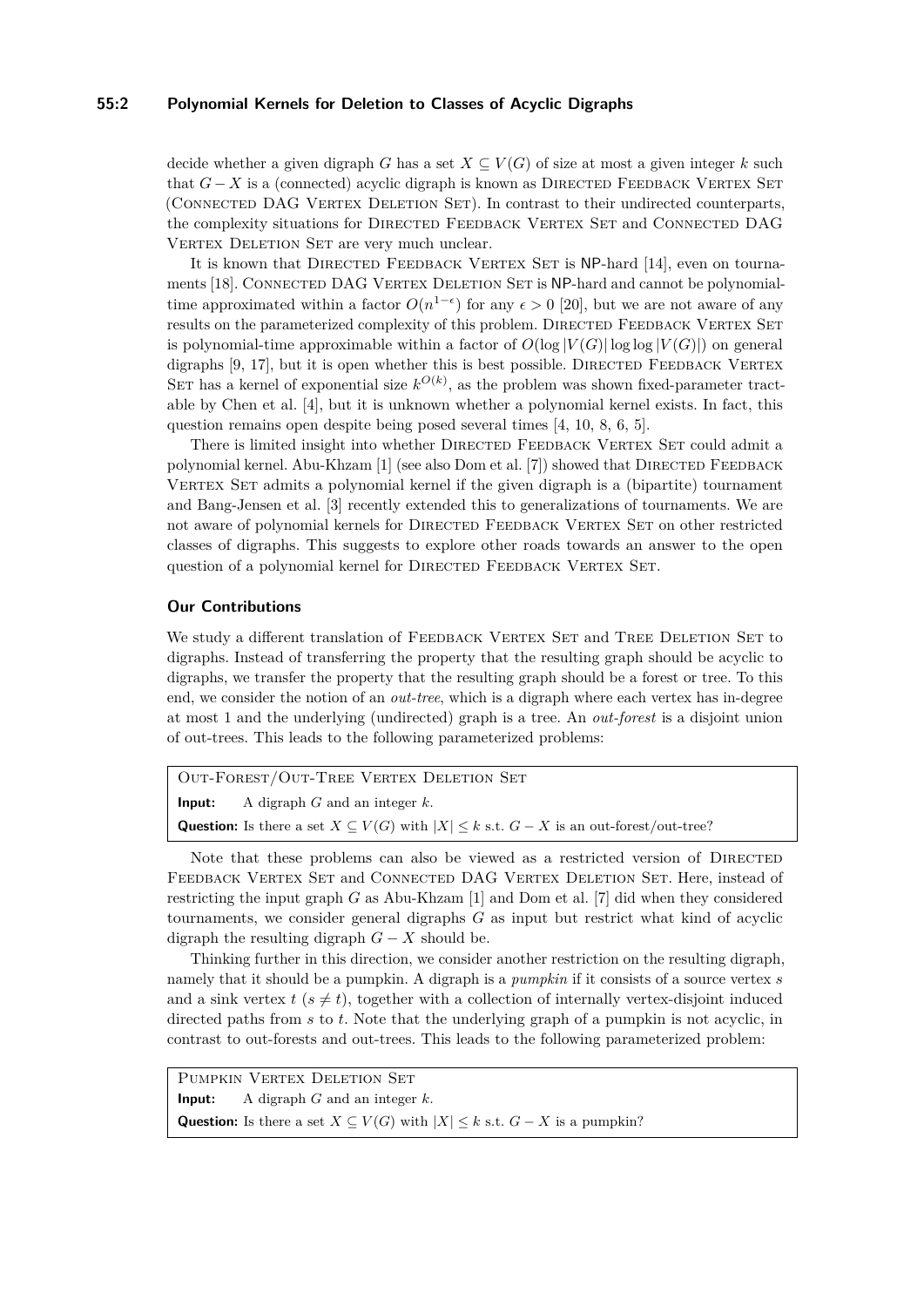We consider all three problems on general digraphs, and observe that each is NP-hard, even on acyclic digraphs. More importantly, we show that all three problems admit a polynomial kernel.

<span id="page-2-0"></span>▶ Theorem 1. OUT-TREE VERTEX DELETION SET *is* NP-hard, even on acyclic digraphs, *but admits a kernel with*  $O(k^3)$  *vertices.* 

▶ Theorem 2. OUT-FOREST VERTEX DELETION SET *is* NP-hard, even on acyclic digraphs, *but admits a kernel with*  $O(k^3)$  *vertices.* 

<span id="page-2-1"></span>▶ Theorem 3. PUMPKIN VERTEX DELETION SET *is* NP-hard, even on acyclic digraphs, but *admits a kernel with*  $O(k^{18})$  *vertices.* 

The polynomial kernel for OUT-TREE VERTEX DELETION SET, presented in Sec. [2,](#page-3-0) relies on a large set of reduction rules that heavily exploit that vertices of out-trees have in-degree at most 1. Although this 'forbidden structure' seems to lend itself naturally to a characterization by forbidden induced subgraphs that can be attacked through a standard approach using the Sunflower Lemma (cf. [\[12,](#page-12-18) Lemma 3.2]), the demand that the resulting digraph be *connected* means that substantially different methods must be employed to obtain meaningful structure.

After applying our set of reduction rules, the underlying graph of the resulting digraph *G'* contains a small feedback vertex set *F*. It then remains to show that the forest  $G'-F$  has bounded size by analyzing the interaction of  $G'-F$  with *F*. In particular, we argue that the leaves of  $G'-F$  can be split into four types, and bound the number of leaves of each type. In the analysis of one of the types (the fourth), we adapt some of the rules of the polynomial kernel for TREE DELETION SET by Giannopoulou et al. [\[13\]](#page-12-6) to the directed case; the analysis for the other cases is new and specific to OUT-TREE VERTEX DELETION SET.

The kernel for OUT-FOREST VERTEX DELETION SET follows the same lines, but requires an additional reduction rule, presented in Sec. [3.](#page-6-0) We believe that the Sunflower Lemma could yield an alternative road to a polynomial kernel for OUT-FOREST VERTEX DELETION SET (as connectedness is no longer an issue), but we chose to instead present our simple extension of the kernel for OUT-TREE VERTEX DELETION SET.

The polynomial kernel for PUMPKIN VERTEX DELETION SET, presented in Sect. [4,](#page-7-0) uses completely different methods. We first show that there are only  $poly(k)$  candidates for the source and sink of the pumpkin. Therefore, we can split the instance into  $poly(k)$  new instances with an annotated source and sink, each of which we subsequently kernelize. The resulting kernelized instances can be seen as a Turing kernel of the problem. Instead of being satisfied with this, we show that we can modify and combine these kernelized instances into a single instance of Pumpkin Vertex Deletion Set, which forms the final kernel.

The NP-hardness results and missing proofs are deferred to the full version of this paper.

## **Edge and Arc Deletion Problems**

Instead of deleting vertices to get an acyclic graph, we also consider the problem of deleting edges or arcs from a given (di)graph to obtain an acyclic (di)graph. On undirected graphs, the problem to delete edges to obtain a forest or tree can easily be shown to be polynomial-time solvable by reducing to finding a spanning forest/tree. On digraphs, however, the complexity situation is quite different. In fact, it can be readily shown that the problem of deleting arcs from a digraph to remove all cycles must have the same complexity as DIRECTED FEEDBACK VERTEX SET [\[9\]](#page-12-9). Therefore, one wonders how this affects the three problems of this paper.

The arc-deletion versions of our problems are defined as follows. Given a subset *B* of the arcs of a digraph *G*, the digraph *induced* by *B* is the graph with vertex set equal to the set of endpoints of the arcs in *B* and arc set equal to *B*.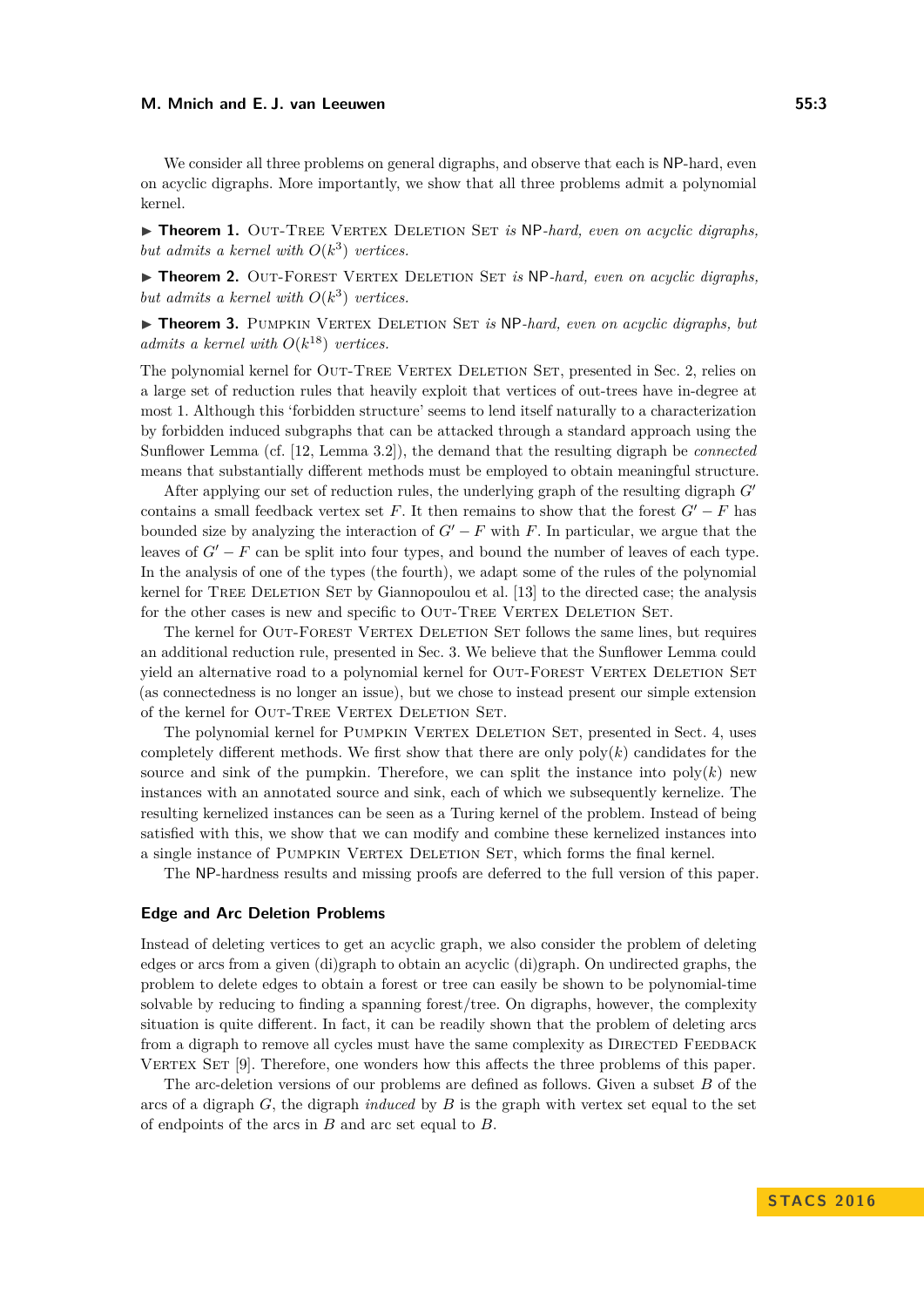Out-Forest/Out-Tree/Pumpkin Arc Deletion Set **Input:** A digraph *G* and an integer *k*. **Question:** Is there a set  $X \subseteq A(G)$  with  $|X| \leq k$  s.t. the arcs of  $A(G) - X$  induce an out-forest/out-tree/pumpkin?

<span id="page-3-7"></span>I **Theorem 4.** Out-Forest Arc Deletion Set*,* Out-Tree Arc Deletion Set*, and* PUMPKIN ARC DELETION SET *can be solved in polynomial time*.

A shortened proof of this theorem is in Sect. [5;](#page-10-0) full proofs are deferred to the full version.

Throughout this paper, we consider digraphs *G* with vertex set  $V(G)$  and arc set  $A(G)$ . For a digraph *G*, we denote its underlying undirected graph by  $\langle G \rangle$ . The in-degree and the out-degree of a vertex  $v \in V(G)$  is denoted  $d^-(v)$  resp.  $d^+(v)$ .

For a digraph *G* and distinct vertices  $u, v \in V(G)$ , call  $P = [w_0, \ldots, w_\ell]$  an *induced directed u, v*-path (of *length*  $\ell$ ) if  $u = w_0$ ,  $v = w_\ell$ ,  $(w_i, w_{i+1})$  are arcs of *G* for  $i = 0, \ldots, \ell - 1$ and  $d^-(w_i) = d^+(w_i) = 1$  for  $i = 1, ..., \ell - 1$ .

# <span id="page-3-0"></span>**2 Polynomial Kernel for Out-Tree Vertex Deletion**

For a digraph *G*, call a set  $S \subseteq V(G)$  an *out-tree vertex deletion set* if  $G - S$  is an out-tree. To obtain a polynomial kernel for Out-Tree Vertex Deletion Set parameterized by solution size  $k$ , we first generalize the problem to its vertex-weighted variant, defined as:

WEIGHTED OUT-TREE VERTEX DELETION SET **Input:** A digraph *G* with weight function  $w: V(G) \to \mathbb{N}$ ; an integer *k*. Question: Is there a set  $S \subseteq V(G)$  of weight  $w(S) = \sum_{v \in S} w(v) \leq k$  so that  $G - S$  is an out-tree?

Allowing vertices to carry weights will allow for more flexible reduction rules. Using four relatively standard reduction rules (described in the full version), we can impose the following structure on instances of WEIGHTED OUT-TREE VERTEX DELETION SET:

<span id="page-3-1"></span> $\blacktriangleright$  **Lemma 5.** *Given an instance*  $(G, w, k)$  *of* WEIGHTED OUT-TREE VERTEX DELETION SET, in polynomial time we can construct an instance  $(G', w', k')$  such that:

- <span id="page-3-2"></span>**1.**  $d^-(v) \leq k+1$  *for each*  $v \in V(G')$ *;*
- <span id="page-3-6"></span>**2.**  $w'(v) \leq k+1$  *for each*  $v \in V(G')$ *;*
- <span id="page-3-3"></span>**3.** *no vertex*  $v \in V(G')$  *has*  $d^-(v) = 1$  *and*  $d^+(v) = 0$ *;*
- <span id="page-3-5"></span>**4.** *every induced directed path of*  $G'$  *has length at most* 4*;*
- **5.**  $(G, w)$  has an out-tree vertex deletion set of weight at most k if and only if  $(G', w')$  has *an out-tree vertex deletion set of weight at most k* 0

We now define several novel reduction rules that are specific to WEIGHTED OUT-TREE VERTEX DELETION SET. A *collision* in *G* is an ordered triple  $(u, m, v)$  of distinct vertices *u, m, v* such that  $(u, m)$ *,* $(v, m) \in A(G)$ . A collision only demands that  $(u, m)$ *,* $(v, m) \in A(G)$ ; it does not specify anything about other arcs between *u, m, v*.

<span id="page-3-4"></span> $\blacktriangleright$  **Lemma 6** (Collision Star Rule). Let  $(u_1, m_1, v), \ldots, (u_{k+1}, m_{k+1}, v)$  be collisions that pair*wise intersect only in v. Let*  $G' = G - v$ *, let*  $k' = k - w(v)$  *and*  $w' = w_{|V(G')}$ *. Then*  $(G, w)$ *has an out-tree vertex deletion set of weight at most*  $k$  *if and only if*  $(G', w')$  *has an out-tree* vertex deletion set of weight at most  $k'$ .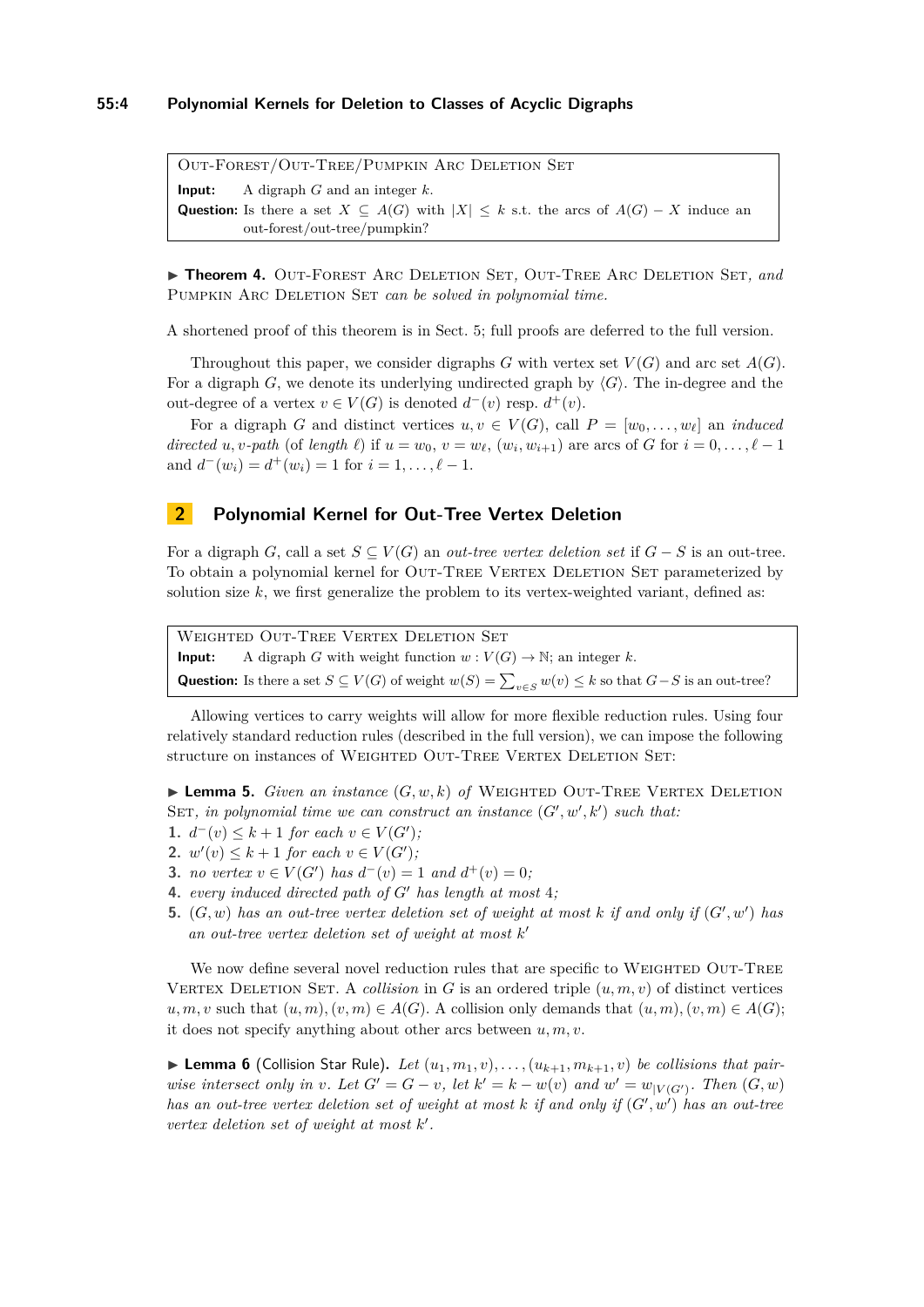**Proof.** Let *S* be an out-tree vertex deletion set of (*G, w*) of weight at most *k*. We argue that  $v \in S$ ; this then implies immediately that  $S \setminus \{v\}$  is an out-tree vertex deletion set of  $(G', w')$  with weight at most  $k' = k - w(v)$ . To this end, suppose that  $v \notin S$ ; then from each collision  $(u_i, m_i, v)$ , at least one of  $u_i, m_i$  belongs to *S*, since *S* must intersect all collisions (out-trees are free of collisions). As each of  $u_i, m_i$  has weight at least 1 and the pairs  $(u_1, m_1), \ldots, (u_{k+1}, m_{k+1})$  are pairwise vertex-disjoint, this contradicts that  $w(S) \leq k$ ; hence,  $v \in S$ .

Conversely, let S' be an out-tree vertex deletion set of  $(G', w')$  of weight at most k'. As out-tree vertex deletion sets are closed under taking supersets,  $S = S' \cup \{v\}$  is an out-tree vertex deletion set of  $(G, w)$ . Further, the weight of *S* is equal to  $w(S) = w'(S') + w(v) \le$  $k' + w(v) = k.$ 

We can implement the rule in polynomial time by considering each *v* in turn and then running a maximum matching algorithm. For a vertex  $v$ , let  $N_v^+$  denote its set of out-neighbors. Let  $N_v^*$  denote the set of in-neighbors of the vertices in  $N_v^+$ , where we ensure that *v* is not placed in  $N_v^*$ . Now consider an auxiliary graph  $H_v$  on  $N_v^+ \cup N_v^*$ , were  $u \in N_v^+$  and  $w \in N_v^*$ are adjacent if and only if there is an arc from *w* to *u* in *G*. Then any set of collisions that pairwise intersect only in *v* (as in the lemma statement) induces a matching in  $H<sub>v</sub>$ , and conversely, any matching in  $H_v$  induces a set of collisions that pairwise intersect only in  $v$ (as in the lemma statement). Hence, it suffices to find, for each  $v \in V(G)$  a matching of size at least  $k$  in  $H_v$ , which can be done in polynomial time.

Note again that the rule only specifies that the arcs  $(u_i, m_i)$  and  $(m_i, v)$  for  $i = 1, \ldots, k + 1$ should belong to  $A(G)$ ; it does not specify anything about other arcs between these vertices.

<span id="page-4-1"></span>**Lemma 7** (Source Rule). If G contains at least  $k + 2$  vertices of in-degree 0, then  $(G, w)$ *does not contain an out-tree vertex deletion set of weight at most k.*

We apply the above rules exhaustively, before continuing to the next rule.

<span id="page-4-2"></span>I **Lemma 8** (Feedback Vertex Set Rule)**.** *If a 2-approximate minimum size undirected feedback vertex set of*  $\langle G \rangle$  *has size more than*  $2k$ *, then*  $(G, w)$  *does not admit an out-tree vertex deletion set of weight at most k.*

This rule is correct, because  $\langle G - S \rangle$  is acyclic, where *S* is an out-tree vertex deletion set of  $(G, w)$ . We thus assume that  $\langle G \rangle$  has a feedback vertex set *F* of size at most 2*k*.

We next argue that if *G*−*F* has many vertex-disjoint collisions, then *G* does not admit an out-tree vertex deletion set of low weight, because an out-tree does not contain any collisions. Observe that finding the maximum number of vertex-disjoint collisions in a digraph is in general an NP-hard problem, because of a straightforward reduction from the *P*2-matching problem, which is known to be NP-hard [\[15\]](#page-12-19). However, here we only need to solve this task in  $G - F$ , which is a forest. We are then able to employ a greedy algorithm that 'cuts away' collisions in a bottom-up fashion and finds a largest set of vertex-disjoint collisions in *G* − *F* in polynomial time.

<span id="page-4-0"></span>I **Lemma 9** (Disjoint Collisions Rule)**.** *If G*−*F contains more than k vertex-disjoint collisions, then* (*G, w*) *does not admit an out-tree vertex deletion set of weight at most k.*

Assume now that Lemma [9](#page-4-0) has been applied, and that *F* (as before) is a feedback vertex set of  $\langle G \rangle$ . Let  $T_1, \ldots, T_c$  denote the set of connected components of  $G-F$ ; then each underlying undirected component  $\langle T_i \rangle$  is a tree. Let  $\mathcal L$  denote the set of leaves of  $\langle T_1 \rangle, \ldots, \langle T_c \rangle$ . Our strategy to prove a polynomial kernel will be to first bound  $|\mathcal{L}|$ , and therefrom bound both  $c$ and  $\sum_{i=1}^{c} |V(T_i)|$ .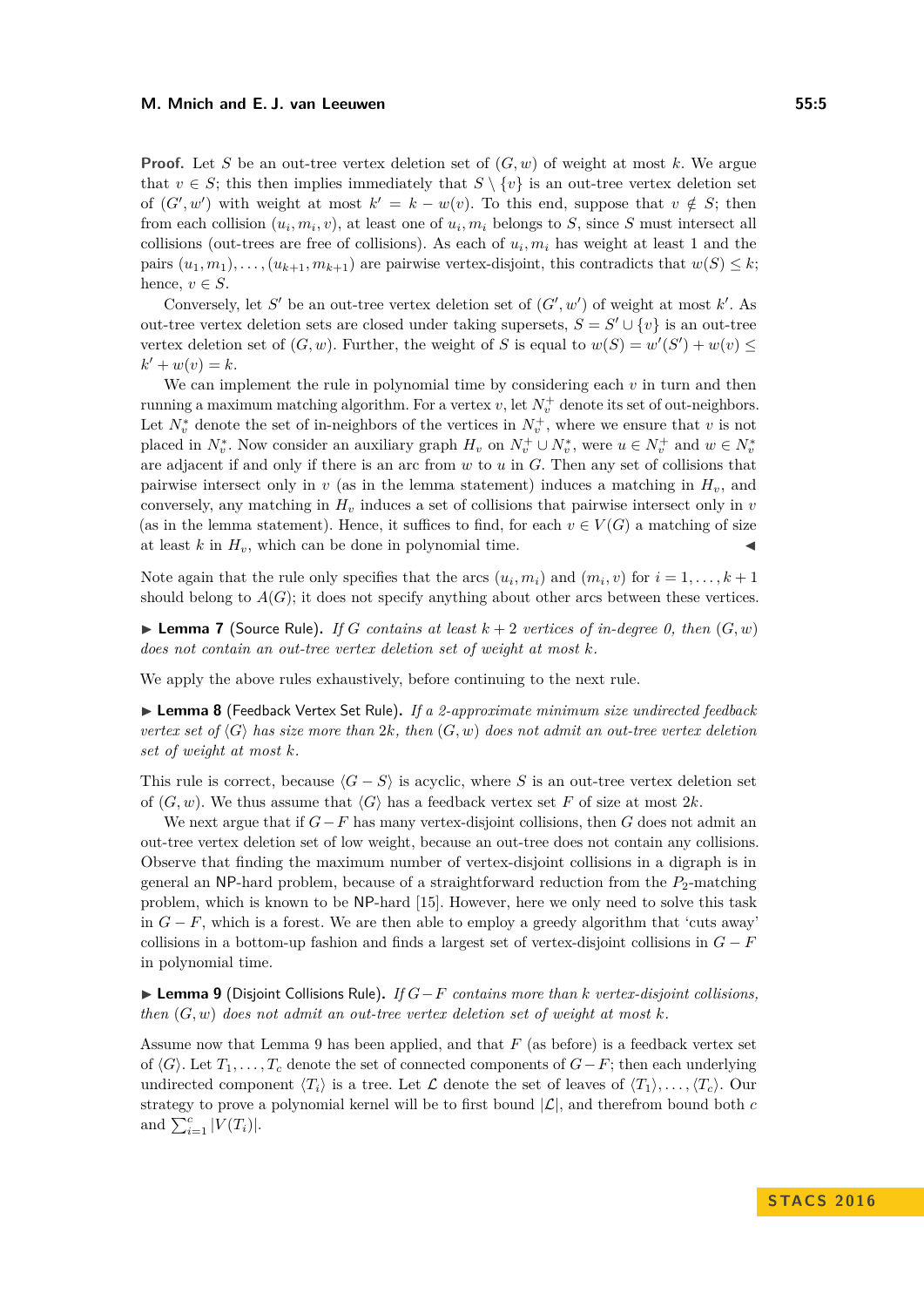## **Bounding the Number of Leaves**

We consider four types of leaves. Throughout, we assume that a leaf of type *i* is not of type *i* − 1*, . . . ,* 1.

**Type 1:** Leaves with an arc to a vertex of *F*.

By Lemma [5](#page-3-1)[\(1\)](#page-3-2),  $\sum_{v \in F} d^-(v) \leq |F|(k+1) \leq 2k(k+1)$ . Hence, the number of leaves with an arc to a vertex of *F* is at most  $2k(k+1)$ .

**Type 2:** Leaves without any arc to or from a vertex of *F*.

By Lemma [5\(](#page-3-1)[3\)](#page-3-3), such a leaf must be a source of *G*. We can bound the number of leaves of type 2 by  $k + 1$ , since Lemma [7](#page-4-1) does not apply.

**Type 3:** Leaves with an arc from a vertex of  $F$  whose unique incident arc in  $G - F$  is an out-arc.

Let  $v_1, \ldots, v_\ell$  denote those leaves. An *F-disjoint path* is a directed path *P* in *G* between two vertices  $u, v \in V(G)$  such that no vertex of *P* belongs to *F*; in particular,  $u, v \notin F$ . Call a vertex  $m \notin F$  a *mixer for*  $i, j$  (where  $i, j$  are distinct) if there exist *F*-disjoint paths from *v<sub>i</sub>* to *m* and from *v<sub>i</sub>* to *m*; we also say that *i, j* get *mixed* at *m*. If  $m \notin F$  is a mixer for some *i, j*, then we simply call *m* a *mixer*. Observe that for any  $m \notin F$ , there is an *F*-disjoint path in *G* to some  $v_i$  only if  $v_i$  and *m* are part of the same tree of  $\langle G \rangle - F$ ; therefore, if such a path exists, then it is unique.

We now construct a set M of mixers, as follows. Initialize  $M = \emptyset$  and  $I = \{1, \ldots, \ell\}$ . Iteratively find a mixer *m* for some  $\{i, j\} \subseteq I$  such that for any  $\{i', j'\} \subseteq I$  that get mixed at *m*, the *F*-disjoint path from  $v_i$  to *m* or *F*-disjoint path from  $v_j$  to *m* is free of mixers for  $i, j'$ , and  $i', j$ , and  $i'$ ,  $j'$  as internal vertex. Then add *m* to *M*, and remove all indices from *I* that get mixed at  $m$ . Denote by  $I'$  the set of indices in  $I$  at the end of this procedure.

We can show that the set of mixers induces a set of vertex-disjoint collisions of size  $|M|$ by using that two unique indices *i, j* get mixed at each  $m \in M$ ; the *F*-disjoint paths from *v*<sub>*i*</sub> and  $v_i$  to *m* then ensure that *m* has two unique in-neighbors. Hence, the following lemma follows from Lemma [9:](#page-4-0)

<span id="page-5-0"></span> $\blacktriangleright$  **Lemma 10.** For the constructed set M of mixers,  $|M| \leq k$ .

Consider any index  $i \in \{1, \ldots, \ell\} \backslash I'$ , and let *m* denote the mixer that was added to *M* at the step that *i* was removed from *I*. Let  $P_i$  be an *F*-disjoint path from  $v_i$  to *m* that is guaranteed by *m* being a mixer. It follows from the construction of *M* that  $\{P_i \mid i \in \{1, \ldots, \ell\} \setminus I'\}$  forms a collection of *F*-disjoint paths that are pairwise disjoint except possibly for their end vertices. By Lemma [5\(](#page-3-1)[1\)](#page-3-2),  $d^-(m) \leq k+1$  for each  $m \in M$ . Hence,  $\ell - |I'| \leq |M|(k+1) \leq k(k+1)$ .

To bound  $|I'|$ , we find a set of inclusion-wise maximal directed paths starting in the vertices in  $\{v_i \mid i \in I'\}$ . The ends (not equal to  $v_i$ ) of these paths yield a set of collisions, which are almost disjoint. Then Lemmas [6](#page-3-4) and [9](#page-4-0) combined imply:

 $\blacktriangleright$  Lemma 11.  $|I'| \leq 3k^2 + 2k$ .

Adding up, we have that  $\ell \leq 3k^2 + 2k + k(k+1) = 4k^2 + 3k$ .

**Type 4:** Leaves with an arc from a vertex of  $F$  whose arc in  $G - F$  is an in-arc.

To bound the number of leaves of Type 4, we need an extra reduction rule. This rule is similar to one applied by Giannopoulou et al. [\[13\]](#page-12-6) in a different context. The general idea is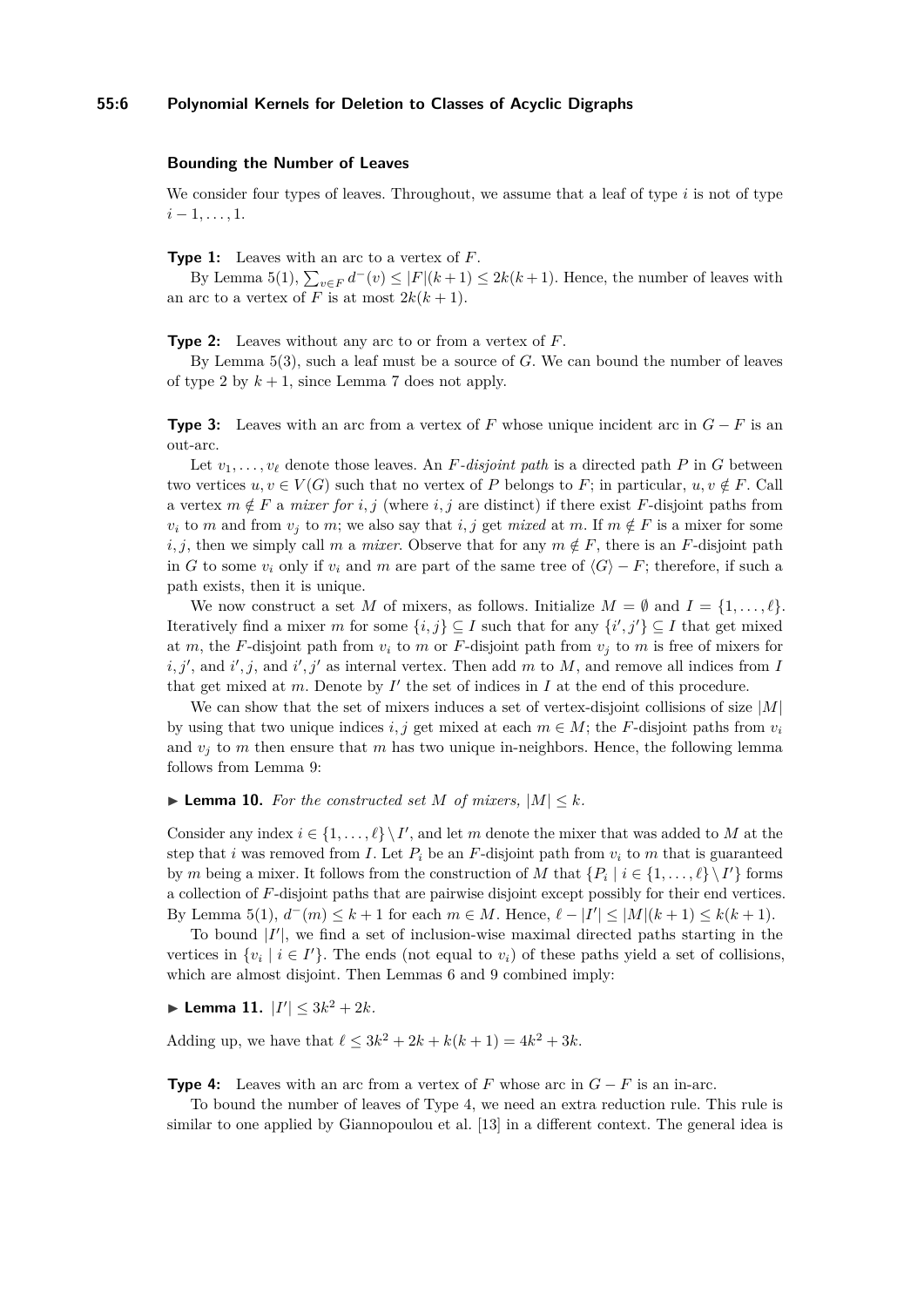to translate the constraints on leaves of Type 4 into a set of linear equations, then kernelize this set of equations, and use that kernel to reduce the number of leaves of Type 4. Since this works in the same way as in the paper by Giannopoulou et al. [\[13\]](#page-12-6), we defer the details to the full version.

# <span id="page-6-1"></span>**Lemma 12.** *The number of leaves of Type 4 is at most*  $2k(k+1)^2 + k + 1$ .

After analyzing all types of leaves, we can conclude that  $|\mathcal{L}| \leq 2k^3 + 10k^2 + 9k + 2$ . Using standard arguments about trees in conjunction with the properties ensured by Lemma  $5(4)$  $5(4)$ , we can show the following:

**Example 13.** The number of vertices in  $T_1, \ldots, T_c$  is  $O(k^3)$  in total.

**Proof.** Since we already bounded the number of leaves of  $T_1, \ldots, T_c$ , it suffices to bound the number of internal vertices. Let *D* denote the set of internal vertices of  $T_1, \ldots, T_c$  that have degree at least 3 in  $\langle G \rangle$ . Since the number  $|\mathcal{L}|$  of leaves is  $O(k^3)$ , we have  $|D| = O(k^3)$  as well by standard arguments on trees.

It remains to bound the number of internal vertices of degree 2 in  $\langle G \rangle$ . The number of such vertices that neighbor a leaf is  $O(k^3)$ , so it remains to consider vertices that have distance at least 2 to every leaf in  $\langle G \rangle$ .

We start by bounding the number of such vertices involved in a collision. First, consider collisions  $(u, m, v)$  for which *m* has degree at least 3 in  $\langle G \rangle$ . Such collisions involve at most  $\sum_{v\in D} d_{\langle G\rangle}(v)$  vertices of degree 2 in  $\langle G\rangle$ . Since this sum is bounded by 2|L|, we obtain a bound of  $O(k^3)$  for such vertices.

Now consider collisions  $(u, m, v)$  for which *m* has degree 2 in  $\langle G \rangle$  but at least one of *u, v* has degree at least 3 in  $\langle G \rangle$ . The number of vertices of degree 2 involved in such collisions is at most  $2\sum_{v\in D} d_{\langle G \rangle}(v) = O(k^3)$ .

It remains to count vertices involved in collisions that do not touch an internal vertex of degree at least 3 in  $\langle G \rangle$ . Note that any such collision can overlap at most two others. Hence, by Lemma [9,](#page-4-0) at most 7k vertices can be involved, or we can reject  $(G, k)$  as a "no"-instance. Therefore,  $O(k^3)$  internal vertices of degree 2 are involved in a collision.

Any internal vertex of degree 2 that is not involved in a collision must lie on a directed path between two vertices that are either of degree at least 3 or are involved in a collision. By another rule deferred to the full version of this paper, all directed paths have length at most 4; this leads to a bound of  $4((\sum_{v \in D} d(v)) + O(k^3)) = O(k^3)$  $\blacksquare$ ).

Now, by Lemma  $5(2)$  $5(2)$ , each vertex has weight at most  $k + 1$ , and thus this kernel can be encoded with  $O((k^3) \log k)$  bits. This completes the proof of Theorem [1.](#page-2-0)

# <span id="page-6-0"></span>**3 Polynomial Kernel for Out-Forest Vertex Deletion**

Given a digraph *G*, we call a set  $S \subseteq V(G)$  an *out-forest vertex deletion set* if  $G - S$  is an out-forest. To obtain the polynomial kernel for OUT-FOREST VERTEX DELETION SET, we proceed similarly as in the case of OUT-TREE VERTEX DELETION SET. Namely, we can argue that almost all reduction rules that apply to OUT-TREE VERTEX DELETION SET also work for OUT-FOREST VERTEX DELETION SET. More precisely, one can argue that Lemmas [5,](#page-3-1) [6,](#page-3-4) [8,](#page-4-2) and [10,](#page-5-0) and [12](#page-6-1) also apply. This way, we can bound the number of Type 1, Type 3 and Type 4 leaves by a polynomial in *k* in instances of Out-Forest Vertex DELETION SET that have been reduced by their respective rules.

However, Lemma [7](#page-4-1) does not apply. Therefore, we cannot bound the number of Type 2 leaves by a polynomial in  $k$  in instances of OUT-FOREST VERTEX DELETION SET that have

**STACS 2016**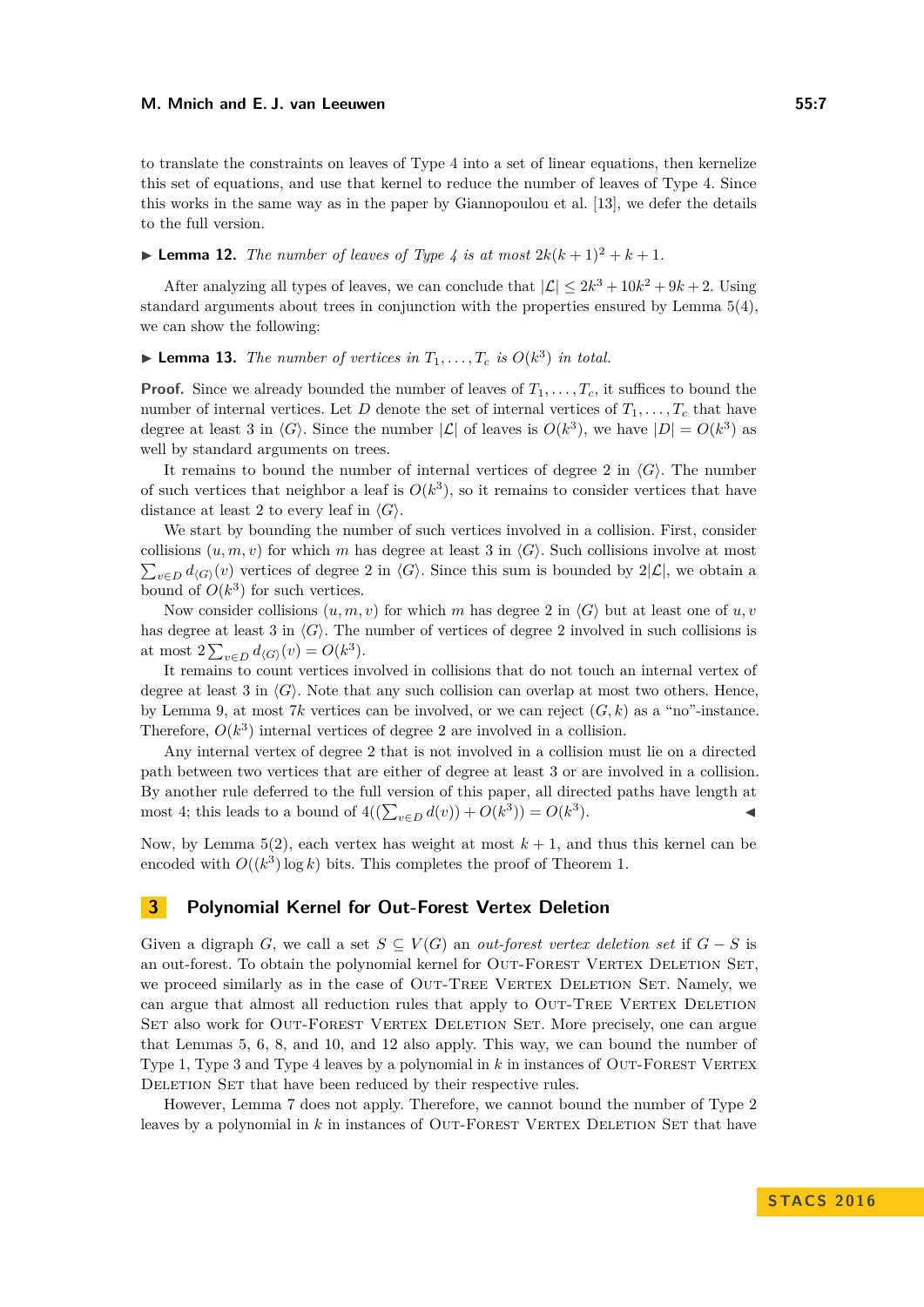## **55:8 Polynomial Kernels for Deletion to Classes of Acyclic Digraphs**

been reduced by all rules except the one of Lemma [7.](#page-4-1) Instead, we propose the following additional rule:

<span id="page-7-1"></span> $\blacktriangleright$  **Lemma 14** (Out-Forest Source Rule). Let  $(G, w, k)$  be an instance of OUT-FOREST VERTEX Deletion Set*. If G contains a vertex v of in-degree 0 with unique out-neighbor u that itself has v as its unique in-neighbor, then let*  $G' = G - v$  *and let*  $w' = w_{|V(G')}$ . Then  $(G, w)$  *has* an out-forest vertex deletion set of weight at most  $k$  if and only if  $(G', w')$  has an out-forest *vertex deletion set of weight at most k.*

Crucially, the rule is invalid for Out-Tree Vertex Deletion Set, because if *u* is part of the deletion set for the resulting instance, then we might also need to add  $v$  to the deletion set in the original instance.

Once an instance of OUT-FOREST VERTEX DELETION SET has been reduced by all previous rules except the one of Lemma [7](#page-4-1) and additionally by the one of Lemma [14,](#page-7-1) we can also bound the number of Type 2 leaves by a polynomial in *k*.

**Lemma 15.** *There are at most*  $3k^2(k+1)$  *leaves of Type 2.* 

**Proof.** We perform a marking scheme. Initially, no vertices are marked. Consider any unmarked leaf *u* of Type 2 for which its unique out-neighbor *m* is also unmarked. Since the rule of Lemma [14](#page-7-1) cannot be performed, *m* has at least one other in-neighbor besides *u*. Let *v* be an arbitrary in-neighbor of *m* that is not *u*. Store the collision  $(u, m, v)$ , and mark *u*, *m*, and *v*. Perform this procedure until no longer possible. At the end, each leaf of Type 2 has a marked vertex as its out-neighbor. Since each marked vertex has in-degree at most  $k+1$  by Lemma [5\(](#page-3-1)[1\)](#page-3-2), it suffices to bound the number of marked vertices.

Consider all collisions  $Z = \{(u_i, m_i, v_i)\}\$  that were stored during the marking scheme. Whenever we added  $(u, m, v)$ , the vertices  $u$  and  $m$  were unmarked. Therefore, for each  $i \neq j$ ,  $\{u_i, m_i\} \cap \{u_j, m_j\} = \emptyset$ . However, the *v*-vertices might coincide between the different stored collisions. Let  $Y = \{v_i \mid (u_i, m_i, v_i) \in Z\}$ . Since Lemma [9](#page-4-0) does not apply,  $|Y| \leq$ *k*. Now consider the set  $Y_v$  of collisions that were stored for a fixed vertex  $v \in Y$ , i.e.,  $Y_v := \{(u_i, m_i, v_i) \in Z \mid v_i = v\}$ . Since Lemma [6](#page-3-4) cannot be applied,  $|Y_v| \leq k$ . Therefore,  $|Z| \leq |Y| \cdot \max_{v \in Y} {\{|Y_v|\}} \leq k^2$ , and thus the number of marked vertices is at most  $3k^2$ .

# <span id="page-7-0"></span>**4 Polynomial Kernel for Pumpkin Vertex Deletion Set**

We first give a simple property of the problem, and use it to give our first reduction rule. Let  $(G, k)$  be an instance of PUMPKIN VERTEX DELETION SET. Let  $\text{HI} = \{v \in V(G) \mid$ *d*<sup>−</sup>(*v*) ≥ *k* + 2} and HO = {*v* ∈ *V*(*G*) |  $d^+(v)$  ≥ *k* + 2}.

<span id="page-7-2"></span>**Example 16** (High Degree Rule). If  $|H1| > k + 1$  *or*  $|HO| > k + 1$ , *then*  $(G, k)$  *is a "no"-instance.*

We now assume that  $(G, k)$  is an instance of PUMPKIN VERTEX DELETION SET to which Lemma [16](#page-7-2) does not apply; that is,  $|H|$ ,  $|HO| \leq k+1$ . We call such an instance *primary-reduced*. We now split  $(G, k)$  into  $(k + 2)^2$  instances of the following problem.

ANNOTATED PUMPKIN VERTEX DELETION SET **Input:** A digraph *G*, an integer *k*, a set  $S \subseteq V(G)$  with  $|S| \leq 1$  and a set  $T \subseteq V(G)$ with  $|T| \leq 1$  and  $S \cap T = \emptyset$ , such that each vertex  $v \in V(G) \setminus (S \cup T)$  satisfies  $\max\{d^-(v), d^+(v)\} \leq k+1.$ **Question:** Is there a set  $X \subseteq V(G)$  with  $|X| \leq k$  for which  $G - X$  is a pumpkin with source *s* and sink *t* s.t.  $S \subseteq \{s\}$  and  $T \subseteq \{t\}$ ?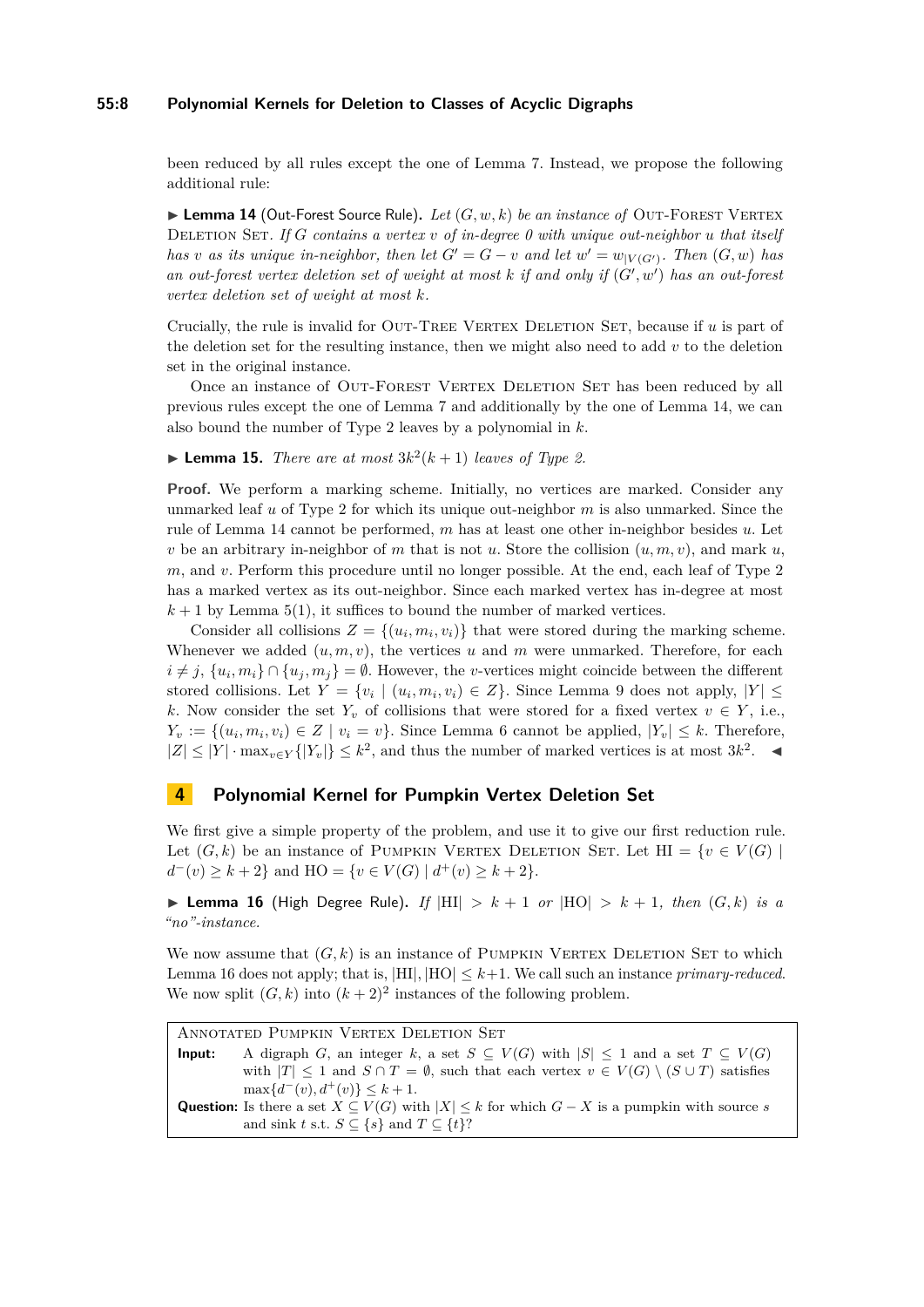The *annotation* of the problem is a source and sink (when  $S \neq \emptyset$  or  $T \neq \emptyset$ ). We call it Fully Annotated Pumpkin Vertex Deletion Set if both *S* and *T* are non-empty.

Now, for each  $S \subseteq HO$  with  $|HO \cap S| \leq 1$  and for each  $T \subseteq HI \setminus S$  with  $|HI \cap T| \leq 1$ , let  $W_{S,T} = (H\text{I} \cup \text{H} \text{O}) \setminus (S \cup T)$  and construct the instance  $I_{S,T} = (G - W_{S,T}, k - |W_{S,T}|, S, T)$  of ANNOTATED PUMPKIN VERTEX DELETION SET. Let  $\mathcal I$  denote the set of all such instances; we call this the *primary split* of  $(G, k)$ . Observe that  $|\mathcal{I}| \leq (k+2)^2$  since  $|H|, |HO| \leq k+1$ .

<span id="page-8-3"></span>**Lemma 17.**  $(G, k)$  *is a "yes"-instance if and only if at least one of the instances of* Annotated Pumpkin Vertex Deletion Set *of the primary split of* (*G, k*) *is a "yes" instance.*

## **4.1 Polynomial Kernel for Annotated Pumpkin Vertex Deletion Set**

We start with several reduction rules. Let  $(G', k', S', T')$  be an instance of ANNOTATED PUMPKIN VERTEX DELETION SET.

<span id="page-8-0"></span>▶ **Lemma 18** (Source-Sink Rule). If G' has more than  $k' + 1$  vertices *v* with  $d^-(v) = 0$  or *more than*  $k' + 1$  *vertices*  $v$  *with*  $d^+(v) = 0$ *, then*  $(G', k', S', T')$  *is a "no"-instance.* 

<span id="page-8-1"></span>▶ **Lemma 19** (Long Path Rule). For distinct vertices  $u, v \in V(G')$ , let  $P = \{w_0, \ldots, w_\ell\}$  be *an induced directed u, v*-path of *G*<sup>'</sup> of length  $\ell > k' + 2$  so that  $\{w_1, \ldots, w_{\ell-1}\} \cap (S \cup T) = \emptyset$ . *Obtain*  $G''$  *from*  $G'$  *by removing*  $w_1$  *and adding the arc*  $(w_0, w_2)$ *. Then*  $(G', k', S', T')$  *is a* "yes"-instance if and only if  $(G'', k', S', T')$  is.

<span id="page-8-2"></span> $\blacktriangleright$  **Lemma 20** (Parallel Paths Rule). Let  $u, v$  be distinct vertices. If there are  $\ell$  induced *directed u, v-paths that do not contain a vertex of*  $S'$  *and*  $\ell > k' + 2$ *, then let*  $G''$  *be obtained from G*<sup> $\prime$ </sup> *by removing all vertices of*  $\ell - (k' + 2)$  *arbitrary such paths. Then*  $(G'', k', S', T')$  *is a* "yes"-instance if and only if  $(G', k', S', T')$  is.

We now assume that  $(G', k', S', T')$  is an instance of ANNOTATED PUMPKIN VERTEX DEletion Set on which Lemmas [18,](#page-8-0) [19,](#page-8-1) and [20](#page-8-2) have no effect. We may thus assume that *G* has at most  $k' + 1$  vertices *v* with  $d^-(v) = 0$  and that *G* has at most  $k' + 1$  vertices *v* with  $d^+(v) = 0$ . Moreover, each induced directed path has length at most  $k' + 2$ . Finally, there are at most  $k' + 2$  induced directed paths between any (ordered) pair of vertices. We call such an instance *reduced*.

**Lemma 21.** Let  $(G', k', S', T')$  be a reduced instance of ANNOTATED PUMPKIN VERTEX DELETION SET. If  $|V(G')| > 2(k'+3)^2(2k'+3)^3$ , then  $(G', k', S', T')$  is a "no"-instance.

**Proof.** The rule can clearly be executed in linear time, so it remains to prove correctness. Suppose that  $(G', k', S', T')$  is a "yes"-instance, and let  $X' \subseteq V(G')$  be any set such that  $G' - X'$  is a pumpkin with source  $s'$  (where  $S' \subseteq \{s'\}$ ) and sink  $t'$  (where  $T' \subseteq \{t'\}$ ), and that  $|X'|$  ≤ *k*'. We will say that a vertex  $v \in V(G')$  has *low degree* if max $\{d^-(v), d^+(v)\}$  ≤  $k' + 1$ .

We perform an iterative marking scheme. Initially, no vertices are marked. As long as this is possible, find an unmarked low-degree vertex  $v \in V(G')$  such that *v* has at least two unmarked in-neighbors or at least two unmarked out-neighbors; then, mark *v* and its low-degree in- and out-neighbors.

We claim that at most  $(k' + 2)(2k' + 3)$  vertices are marked. Since in each iteration we mark a low-degree vertex and (some of) its in- and out-neighbors, the number of vertices that are marked in an iteration is at most  $2k' + 3$ . Hence, it suffices to bound the number of iterations. Consider any iteration and let *v* denote the vertex for this iteration. We count two iterations for the case that  $v = s'$  or  $v = t'$ , and thus may assume that  $v \neq s'$  and  $v \neq t'$ .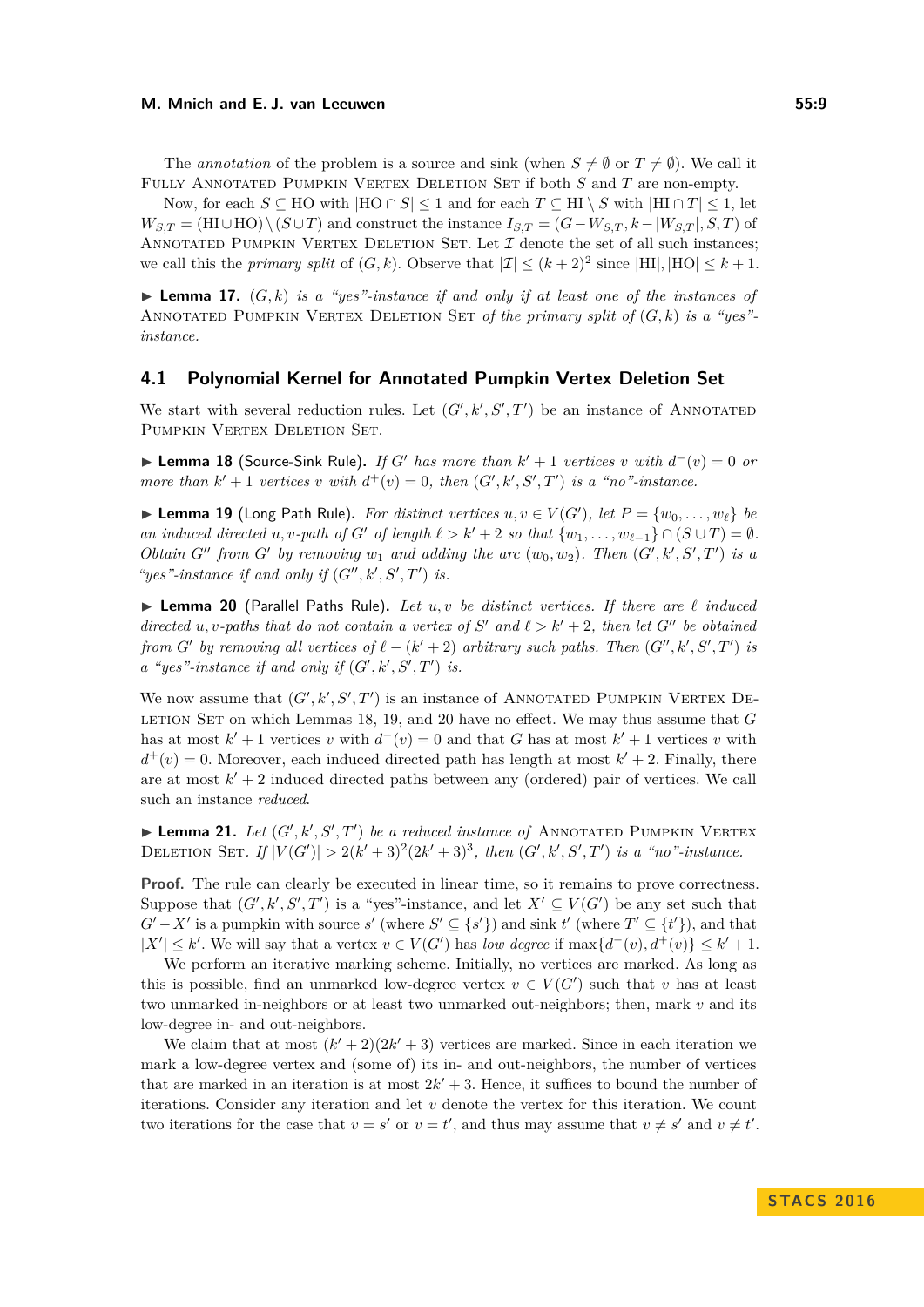### **55:10 Polynomial Kernels for Deletion to Classes of Acyclic Digraphs**

Without loss of generality assume that *v* has at least two unmarked in-neighbors. Then either  $v \in X'$  or at least one of the unmarked in-neighbors of *v* must be in X<sup>'</sup>. Since the marking scheme proceeds iteratively, this means that after  $k' + 3$  iterations, we know that  $X'$  contains at least  $k' + 1$  vertices, a contradiction. Hence, there are at most  $k' + 2$  iterations, and the claim follows.

We now bound the total number of vertices *v* with  $\max\{d^-(v), d^+(v)\} > 1$ . Let *v* be any vertex such that  $\max\{d^-(v), d^+(v)\} > 1$ . Since the marking scheme was exhaustive, *v* has at least one marked neighbor. Since each marked vertex has low degree and there are at most  $(k'+2)(2k'+3)$  marked vertices by the above claim, there can be at most  $(k'+2)(2k'+3)^2$ vertices *v* with  $\max\{d^-(v), d^+(v)\} > 1$ .

To complete the proof, we notice that since the instance is reduced and thus Lemma [18](#page-8-0) cannot be applied, there are at most  $2k' + 2$  vertices *v* with  $\min\{d^-(v), d^+(v)\} = 0$ . Let *C* denote the set of vertices  $v(v \neq s', t')$  satisfying  $\min\{d^-(v), d^+(v)\} = 0$  or  $\max\{d^-(v), d^+(v)\} > 1$ . We just proved that  $|C| \leq (k'+3)(2k'+3)^2$ . As any vertex  $v \in V(G') \setminus (C \cup \{s',t'\})$  satisfies  $d^-(v) = d^+(v) = 1$ , all vertices of  $V(G') \setminus (C \cup \{s', t'\})$  are on induced directed paths between vertices of  $C \cup \{s', t'\}$ . Since the instance is reduced and thus Lemma [19](#page-8-1) cannot be applied, any such induced directed path has length at most  $k' + 2$ . Moreover, because each vertex of *C* has low degree, a vertex of *C* is incident upon at most  $2k' + 2$  induced directed paths. Hence, there at most  $|C|(2k'+2)(k'+1)$  vertices  $v \in V(G') \setminus (C \cup \{s',t'\})$ in induced directed paths that have at least one vertex of *C* as an endpoint. Finally, there might be induced directed paths that have  $s'$  and  $t'$  as endpoints. However, since the instance is reduced and thus Lemmas [19](#page-8-1) and [20](#page-8-2) cannot be applied, there are at most  $k' + 2$  induced directed *s*', *t*'-paths, each of at most  $k' + 1$  internal vertices. Therefore,  $|V(G')| \leq 2 + (k' + 1)(k' + 2) + |C| + |C|(2k' + 2)(k' + 1) \leq 2(k' + 3)^{2}(2k' + 3)^{3}$  and the lemma follows.

<span id="page-9-0"></span>**Finds 22.** ANNOTATED PUMPKIN VERTEX DELETION SET *has a polynomial kernel with at most*  $2(k' + 3)^2(2k' + 3)^3 = O(k^{\prime 5})$  *vertices.* 

# **4.2 Polynomial Kernel for Pumpkin Vertex Deletion Set**

Let  $(G, k)$  be an instance of PUMPKIN VERTEX DELETION SET. Find the primary split  $\mathcal I$ of  $(G, k)$ , and kernelize each of the resulting instances of ANNOTATED PUMPKIN VERTEX DELETION SET using Theorem [22.](#page-9-0) Let  $\mathcal{I}'$  denote the set of resulting instances of ANNOTATED PUMPKIN VERTEX DELETION SET. Let  $p(k) = 2(k+3)^2(2k+3)^3$ ; that is,  $p(k)$  is the bound of Theorem [22.](#page-9-0)

To obtain the kernel, we need to know the source and sink of the pumpkin. Therefore, for each instance  $I'_{S,T} \in \mathcal{I}'$  where  $|S| = 0$  or  $|T| = 0$ , we create at most  $(p(k))^{2-|S|-|T|}$ new instances of FULLY ANNOTATED PUMPKIN VERTEX DELETION SET as follows. Let  $I'_{S,T} = (G', k', S, T)$ . If  $|S| = 0$  and  $|T| = 1$ , then for each  $v \in V(G') \setminus T$ , create a new instance  $J_{v,T} = (G', k', \{v\}, T)$ . We create similar instances if  $|S| = 1$  and  $|T| = 0$ . If  $|S| = 0$  and  $|T| = 0$ , then for each ordered pair  $u, v \in V(G')$ , create a new instance  $J_{u,v} = (G', k', \{u\}, \{v\})$ . Let  $\mathcal{J}$  denote the set of these new instances and of all instances  $I'_{S,T} \in \mathcal{I}'$  where  $|S|, |T| > 0$ . We call  $\mathcal J$  the *secondary split* of  $(G, k)$ . Observe that  $|\mathcal J| \leq (k+2)^2(p(k))^2$ , since each instance in  $\mathcal{I}'$  has at most  $p(k)$  vertices by Theorem [22.](#page-9-0) Moreover, each instance of  $\mathcal{J}$  is indeed an instance of FULLY ANNOTATED PUMPKIN VERTEX DELETION SET. Similar to Lemma [17,](#page-8-3) we can now prove the following lemma.

 $\blacktriangleright$  **Lemma 23.**  $(G, k)$  *is a "yes"-instance if and only if at least one of the instances of* FULLY ANNOTATED PUMPKIN VERTEX DELETION SET of the secondary split of  $(G, k)$  is a *"yes"-instance.*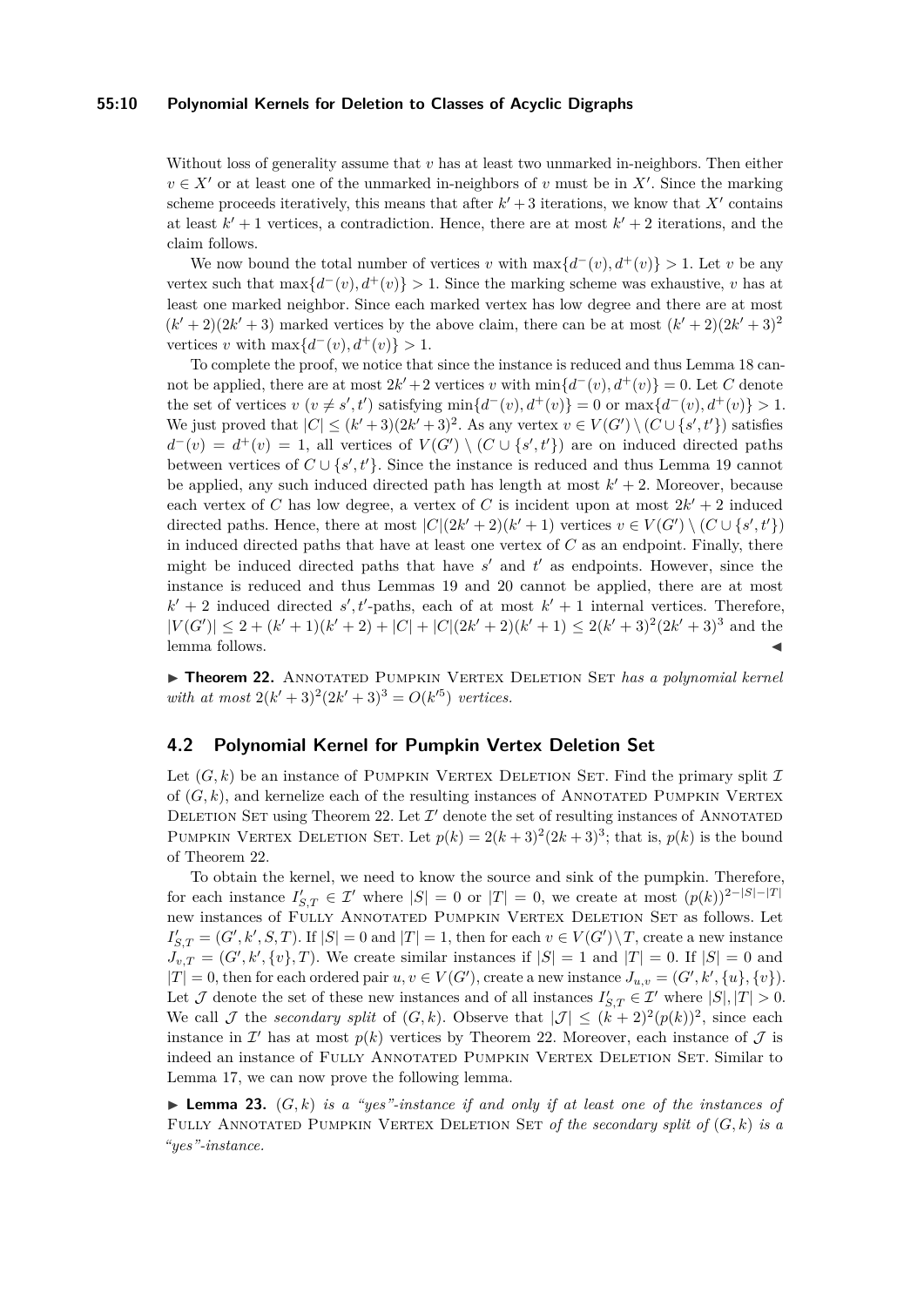Now consider the instances of the secondary split  $\mathcal J$  of  $(G, k)$ . Let  $(G', k', S', T')$  be such an instance. As argued before,  $|V(G')| \leq p(k)$ . Moreover,  $|S'| = |T'| = 1$ . We now add vertices such that the resulting graph has exactly  $p(k) + 3k + 4$  vertices and that the source and sink are forced, even if we remove the annotation.

Let  $(G', k', S', T') \in \mathcal{J}$ . Since the instance is part of the secondary split, we know that  $S' = \{s'\}$  for some  $s' \in V(G')$  and that  $T' = \{t'\}$  for some  $t' \in V(G')$ . Let *A* denote an arbitrary set of  $\min\{k' + 1, d^+(s')\}$  out-arcs of *s'*. For each arc  $a \in A$ , replace the arc by an induced directed path of length  $p(k) - |V(G')| + k + k' + 3$ . Then, add  $k + 2$  induced directed paths of length 2 from  $s'$  to  $t'$ , and add  $k - k'$  new vertices with an incoming arc from *s'*. Let  $G'_a$  denote the resulting graph. Observe that  $G'_a$  has exactly  $p(k) + 3k + 4$ vertices, by construction. The resulting instance then is the instance  $(G'_a, k)$  of PUMPKIN VERTEX DELETION SET. Let  $K$  denote the set of these created instances for all instances of  $\mathcal J$  combined. We call this the *tertiary split* of  $(G, k)$ . Observe that, by construction,  $|\mathcal{K}| \leq (k+1)(k+2)^2(p(k))^2$ , since  $k' \leq k$  by construction.

**Lemma 24.**  $(G, k)$  *is a "yes"-instance if and only if at least one of the instances of* PUMPKIN VERTEX DELETION SET of the tertiary split of  $(G, k)$  is a "yes"-instance.

We can now complete the proof of Theorem [3](#page-2-1) by simply taking a disjoint union of the instances of the tertiary split of  $(G, k)$  and setting the parameter to  $k' = (|\mathcal{K}| - 1)(p(k) + 3k + 4) + k$ ; the full proof can be found in the full version.

## <span id="page-10-0"></span>**5 Arc Deletion Problems**

We give part of the proof of Theorem [4](#page-3-7) by giving the polynomial-time algorithm for OUT-FOREST ARC DELETION SET and a sketch of the polynomial-time algorithm for PUMPKIN ARC DELETION SET. The polynomial-time algorithm for OUT-TREE ARC DELETION SET boils down to running breadth-first search from each vertex of the graph and is deferred to the full version.

**Out-Forest Arc Deletion Set.** Notice that for any out-forest *T* of *G*, the graph  $(V(G), T)$ has exactly  $|V(G)| - |T|$  vertices of in-degree 0, which we refer to as the *roots* of  $(V(G), T)$ . Therefore, if  $|T| = |V(G)| - 1$ , then  $(V(G), T)$  is an out-tree.

Let  $\mathcal{M}_1 = (E(G), \mathcal{I}_1)$  be the graphic matroid of  $\langle G \rangle$ , and let  $\mathcal{M}_2 = (E(G), \mathcal{I}_2)$  be the partition matroid of *G* in which a set of arcs  $I \subseteq E(G)$  is independent if and only if each vertex  $v \in V(G)$  has at most one incoming arc in *I*. It follows that the set of out-forests of *G* is exactly the matroid intersection  $\mathcal{M}_1 \cap \mathcal{M}_2$ , that is,  $\mathcal{M}_1 \cap \mathcal{M}_2 = (E(G), \mathcal{I}_1 \cap \mathcal{I}_2)$ . (Notice that  $\mathcal{M}_1 \cap \mathcal{M}_2$  is not generally a matroid itself.)

Using Edmond's Theorem, the matroid intersection polytope has an efficient separation oracle which consists of sequentially checking both  $\mathcal{M}_1, \mathcal{M}_2$  separation oracles. Using the ellipsoid method to convert a separation oracle into an optimization algorithm allows us to construct a polynomial-time algorithm for optimization over the intersection polytope  $P(\mathcal{M}_1 \cap \mathcal{M}_2)$ . Linear programming duality combined with the matroid intersection theorem implies that we can find a maximum independent set of  $\mathcal{M}_1 \cap \mathcal{M}_2$  in polynomial time. We refer to Schrijver's book [\[16,](#page-12-20) Theorem 41.1] for further explanation.

Therefore, we can find a maximum size out-forest of *G* in polynomial time. This proves that OUT-FOREST ARC DELETION SET can be solved in polynomial time.

Pumpkin Arc Deletion Set. We need the following auxiliary lemma.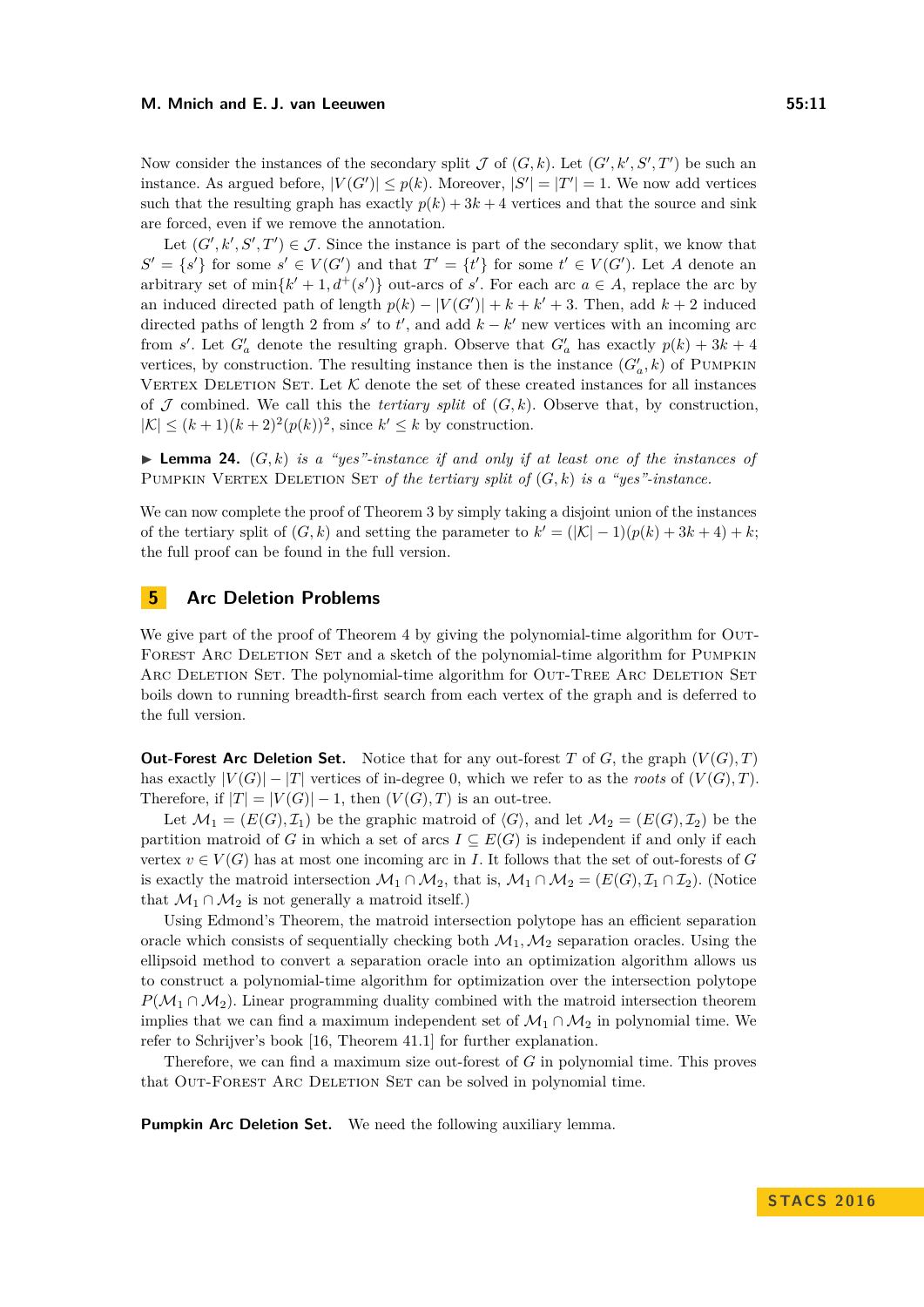## **55:12 Polynomial Kernels for Deletion to Classes of Acyclic Digraphs**

<span id="page-11-0"></span>**► Lemma 25.** *Given a digraph G and a pair of distinct vertices*  $s, t \in V(G)$ *, in polynomial time we can either find a set*  $Z \subseteq A(G)$  *of smallest size such that the arcs of*  $G - Z$  *induce a pumpkin with source s* and sink *t*, or correctly answer that no  $Z \subseteq A(G)$  exists such that the *arcs of G* − *Z induce a pumpkin with source s and sink t.*

**Proof (Sketch).** We perform the following algorithm to construct the set  $Z \subseteq A(G)$ ; the proof of its correctness is deferred to the full version. First, add all incoming arcs of *s* and all outgoing arcs of *t* to *Z*, and remove these arcs from *G*. Now replace each vertex  $v \in V(G) \setminus \{s, t\}$  by two vertices  $v^-$  and  $v^+$ , add an arc  $a_v$  from  $v^-$  to  $v^+$ , direct all incoming arcs of *v* towards  $v^-$ , and direct all outgoing arcs of *v* to start at  $v^+$ . Let  $G'$  denote the resulting graph. Let *w* be a cost function that assigns cost 0 to  $a_v$  for each  $v \in V(G) \setminus \{s, t\}$ and cost  $(-1)$  to each other arc of *G'*, and let *c* be a capacity function that assigns capacity 1 to each arc. Now find a minimum-cost  $s, t$ -flow  $f$  in  $G'$ ; this takes polynomial time and yields a flow f that assigns flow 0 or 1 to each arc of  $G'$  [\[16,](#page-12-20) p. 177–181]. Add all arcs of  $A(G)$  that are assigned flow 0 by  $f$  to  $Z$ . If the value of the flow  $f$  is 0, then answer "no".

Now let  $(G, k)$  be an instance of PUMPKIN ARC DELETION SET. For each pair of distinct vertices  $s, t \in V(G)$ , apply the algorithm of Lemma [25.](#page-11-0) Return "yes" if the size of the smallest set *X* found over all choices of *s, t* is at most *k*, and "no" otherwise. The correctness of the algorithm is immediate from Lemma [25.](#page-11-0) This proves that PUMPKIN ARC DELETION SET can be solved in polynomial time.

# **6 Conclusions**

In this paper, we took a different approach to generalizing FEEDBACK VERTEX SET and TREE DELETION SET to digraphs: instead of generalizing the property that the resulting graph should be 'acyclic', we generalized the property that the resulting graph should be a 'forest' and 'tree' respectively. The corresponding problems, OUT-FOREST VERTEX DELETION SET and OUT-TREE VERTEX DELETION SET, were both shown to admit a polynomial kernel. We also considered PUMPKIN VERTEX DELETION SET, which in contrast to the previous two problems asks for the deletion to a digraph for which the underlying graph is not acyclic. We showed that PUMPKIN VERTEX DELETION SET admits a polynomial kernel as well.

In the past, efforts to find a polynomial kernel for DIRECTED FEEDBACK VERTEX SET were aimed at considering restricted classes of digraphs [\[1,](#page-12-15) [7\]](#page-12-16). We believe that our work establishes a different line of attack that could help to resolve this longstanding open problem. In particular, all three studied problems are of the form "delete *k* vertices to an acyclic digraph that is a  $\Pi$ ", where in our case  $\Pi$  is 'out-forest', 'out-tree', or 'pumpkin'. Therefore, we ask for which other properties Π does this problem have a polynomial kernel (parameterized by *k*) on general digraphs?

An interesting next step in the suggested research program would be to consider the problem to delete *k* vertices to obtain a *planar* acyclic digraph with a single source and a single sink. On the one hand, as evidenced by our polynomial kernel for PUMPKIN VERTEX DELETION SET, the restriction to a single source and a single sink can be quite helpful. On the other hand, there is no restriction on the (in-)degrees of the vertices, which neutralizes most of the reduction rules presented in this paper. Therefore, we believe that resolving Single-Source&Sink Planar Acyclic Digraph Vertex Deletion Set might yield crucial insights. (Note that without planarity condition, this problem is equivalent to DIRECTED FEEDBACK VERTEX SET.)

Of course, this conclusion is not complete without asking the question whether Directed FEEDBACK VERTEX SET has a polynomial kernel.